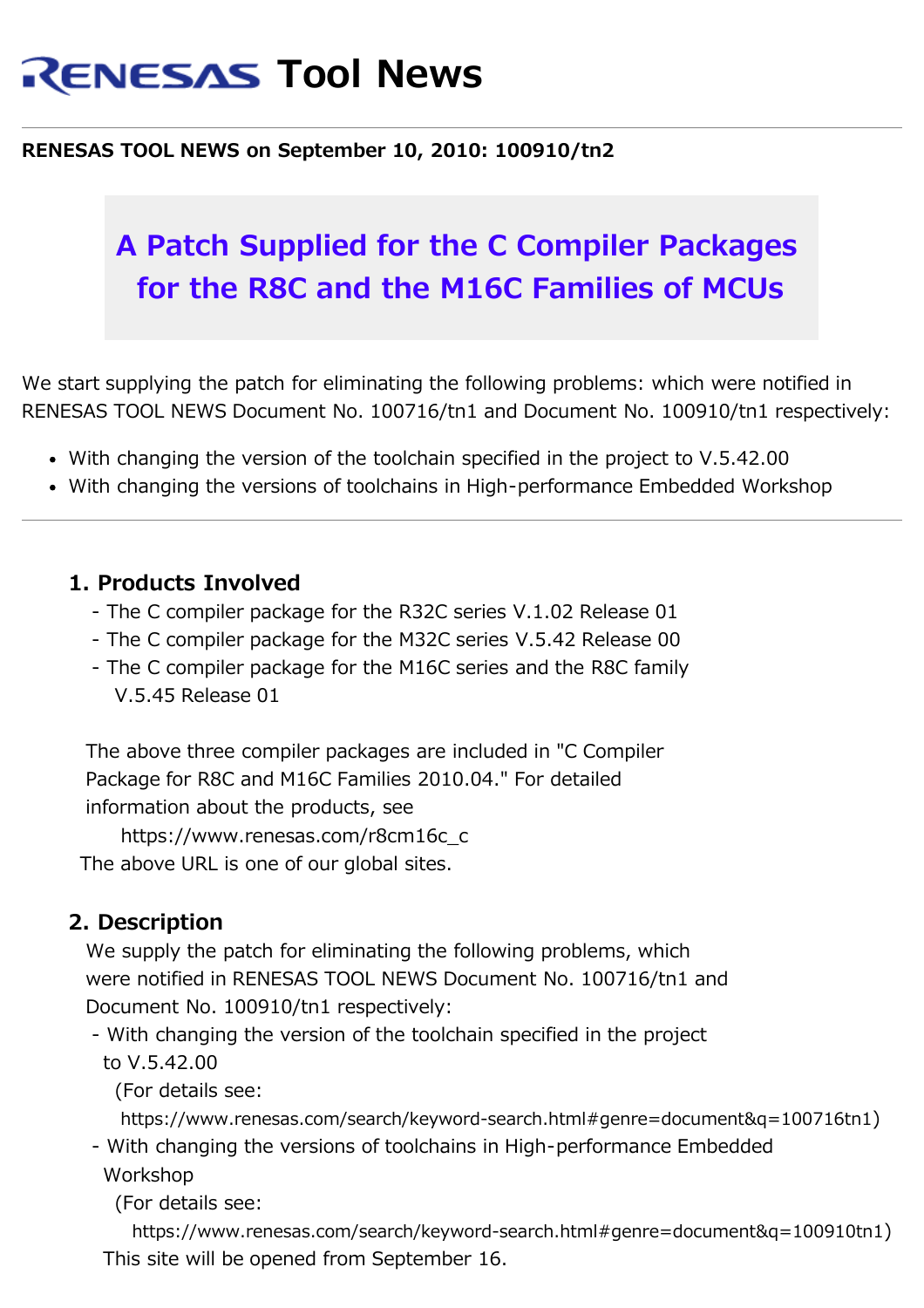### **3. How to Obtain the Patch**

Download the HEW\_PATCH\_100910.zip file (305 KB) from here. <https://www.renesas.com/software/D4000544.html>

Note that this patch is not effective in eliminating the problems notified in RENESAS TOOL NEWS Document No. 100616/tn3 and Document No. 100616/tn4.

For details of these problems and how to obtain the effective patch, HEW\_PATCH\_100701.zip, see:

https://www.renesas.com/search/keyword-search.html#genre=document&q=100701tn2 You can install HEW\_PATCH\_100910.zip and HEW\_PATCH\_100701.zip in the order you like.

#### **4. How to Apply the Patch**

To apply the patch, exit High-performance Embedded Workshop if it is operating and then follow these steps:

- (1) Decompress the downloaded HEW\_PATCH\_100910.zip file in any directory.
- (2) Execute the decompressed PatchTool.exe file.
- (3) In the list of the compilers to be updated, select the check box for the compiler to which you want to apply the patch; then click the Update button.
- (4) The following message appears in the dialog box: "Close all High-performance Embedded Workshop. Click OK to start the update."

 So exit High-performance Embedded Workshop if operating; then click OK.

- (5) When update is completed, and the message "The update has finished" displayed, click OK.
- (6) If you have installed two or more High-performance Embedded Workshop programs, switch the active one to another by using Install Manager, and repeat the steps (2) through (5).

#### **5. How to Check the Version of the Updated xxxtc.dll File**

When the patch is applied, the xxxtc.dll file concerned is updated. To check to see the version of the updated xxxtc.dll file, follow these steps:

- (1) Start Windows Explorer.
- (2) Find one of the following xxxtc.dll files that corresponds to your compiler in the subdirectory where you have installed High-performance Embedded Workshop:
	- R32C100tc.dll

Corresponds to the C compiler package for the R32C series and resides under ¥System¥Ts¥Renesas¥R32C100